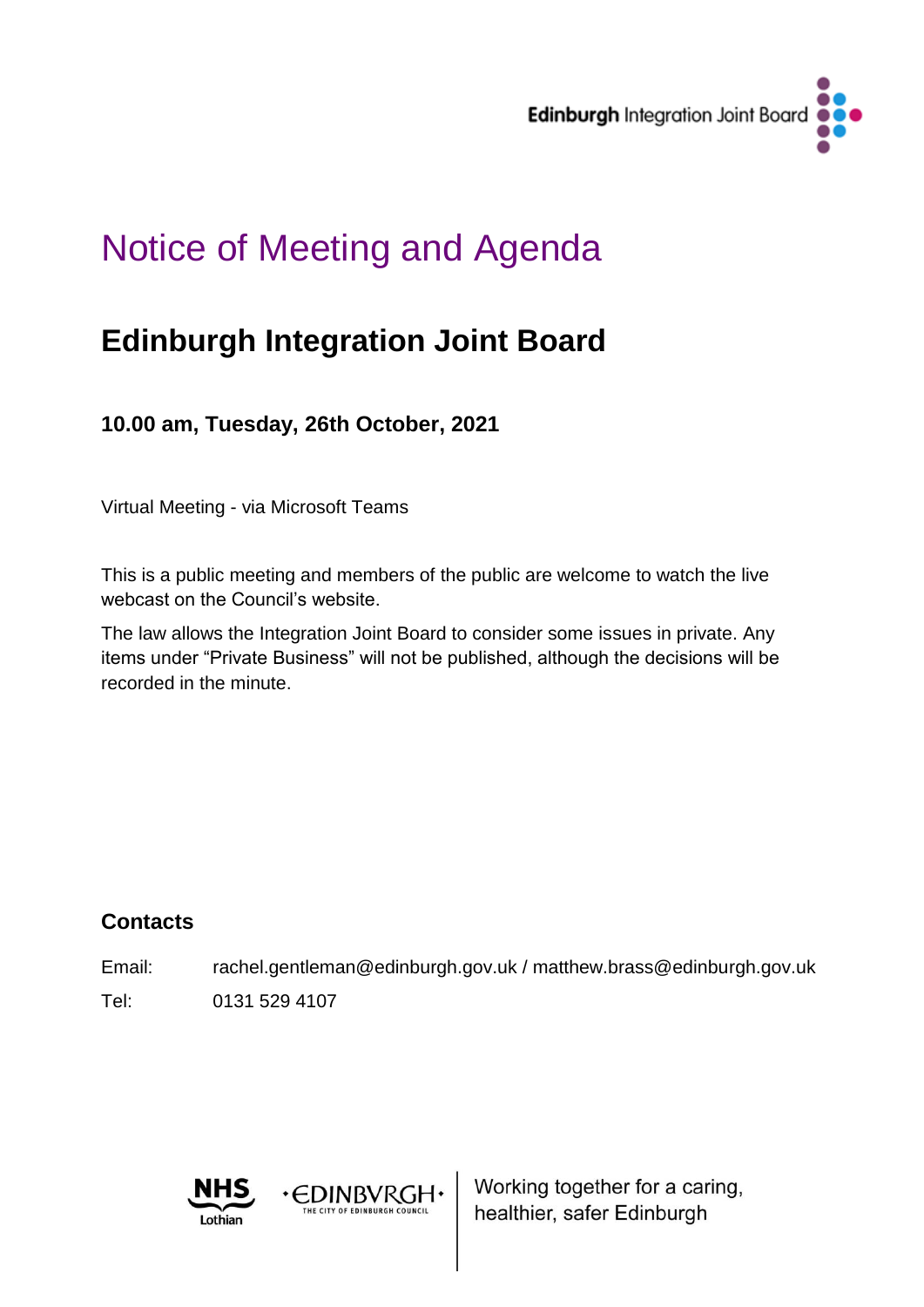# **1. Welcome and Apologies**

**1.1** Including the order of business and any additional items of business notified to the Chair in advance.

# **2. Declaration of Interests**

**2.1** Members should declare any financial and non-financial interests they have in the items of business for consideration, identifying the relevant agenda item and the nature of their interest.

# **3. Deputations**

**3.1** If any.

#### **4. Minutes**

| 4.1                        | Minute of the Edinburgh Integration Joint Board of 20 August<br>2021 submitted for approval as a correct record                               | $7 - 12$  |  |  |
|----------------------------|-----------------------------------------------------------------------------------------------------------------------------------------------|-----------|--|--|
| 4.2                        | Minute of the Edinburgh Integration Joint Board of 28 September<br>2021 submitted for approval as a correct record                            | $13 - 16$ |  |  |
| <b>5. Forward Planning</b> |                                                                                                                                               |           |  |  |
| 5.1                        | <b>Rolling Actions Log</b>                                                                                                                    | $17 - 22$ |  |  |
| 6. Items of Strategy       |                                                                                                                                               |           |  |  |
| 6.1                        | Edinburgh Primary Care Improvement Plan Update – Report by<br>the Chief Officer, Edinburgh Integration Joint Board                            | $23 - 52$ |  |  |
| 6.2                        | System Pressures - Edinburgh Health and Social Care<br>Partnership – Report by the Chief Officer, Edinburgh Integration<br><b>Joint Board</b> | $53 - 70$ |  |  |
| 6.3                        | Preparations for Winter 2021/22 - Report by the Chief Officer,                                                                                | 71 - 176  |  |  |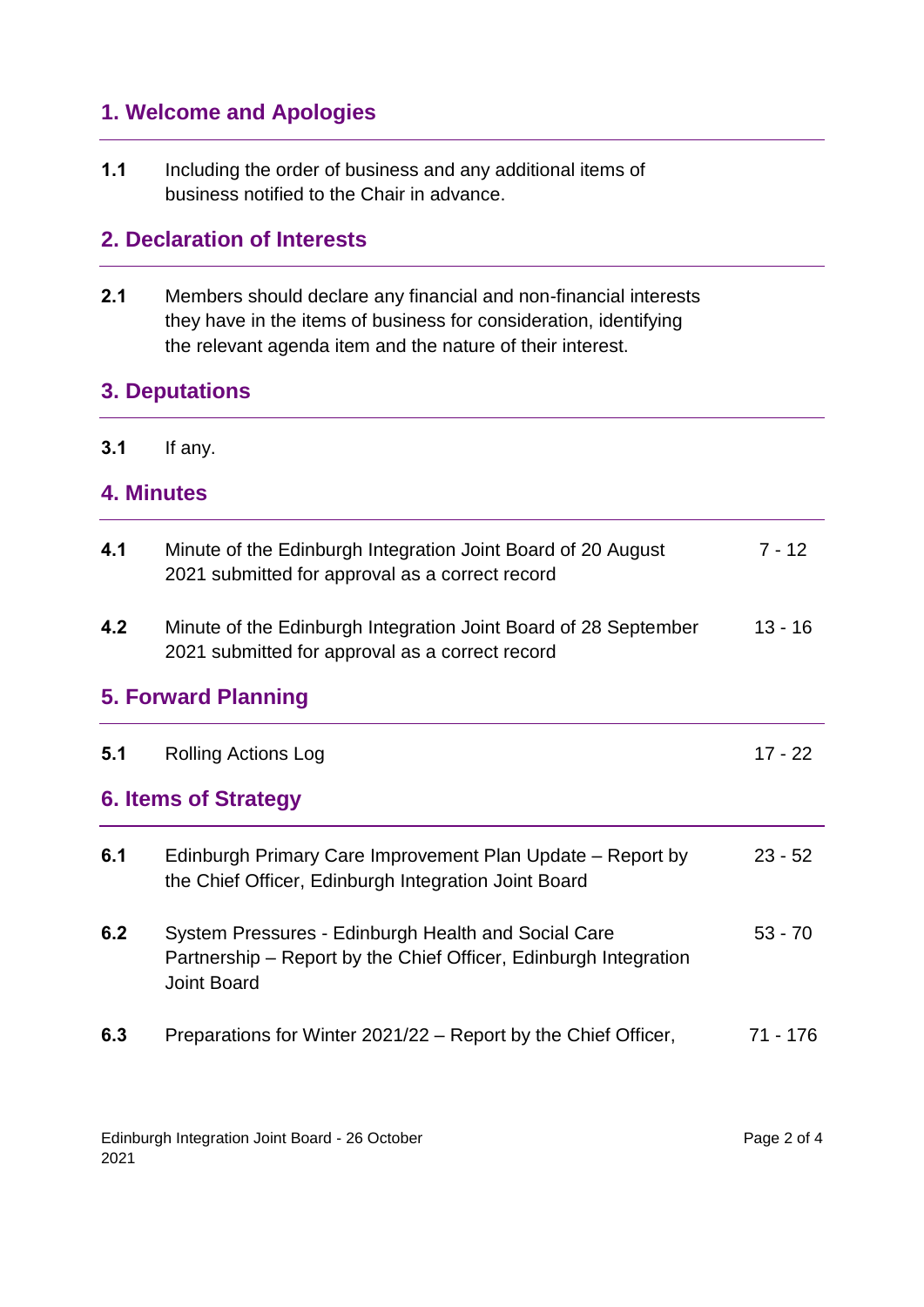Edinburgh Integration Joint Board

| 6.4 | Public Bodies Climate Change Return – Report by the Chief | 177 - 196 |
|-----|-----------------------------------------------------------|-----------|
|     | Officer, Edinburgh Integration Joint Board                |           |

# **7. Items of Performance**

| 7.1 | Edinburgh Integration Joint Board Audited Annual Accounts for<br>2020/21 - Report by the Chief Finance Officer, Edinburgh<br><b>Integration Joint Board</b> | 197 - 330   |
|-----|-------------------------------------------------------------------------------------------------------------------------------------------------------------|-------------|
| 7.2 | Annual Performance Report 2020-21 - Report by the Service<br>Director - Strategic Planning, Edinburgh Health and Social Care<br>Partnership                 | 331 - 378   |
| 7.3 | Finance Update – Report by the Chief Finance Officer, Edinburgh<br><b>Integration Joint Board</b>                                                           | 379 - 392   |
|     | <b>8. Items of Governance</b>                                                                                                                               |             |
| 8.1 | Annual Assurance Statement - Report by the Chair, Audit and<br><b>Assurance Committee</b>                                                                   | $393 - 428$ |
| 8.2 | Membership Proposal – Referral from the Strategic Planning<br>Group                                                                                         | 429 - 432   |
|     | 9. Items for Noting                                                                                                                                         |             |
| 9.1 | Committee Update Report - Report by Chief Officer, Edinburgh<br>Integration Joint Board - submitted for noting                                              | 433 - 436   |
| 9.2 | Draft minute of the Strategic Planning Group of 18 August 2021 -<br>submitted for noting                                                                    | 437 - 442   |
| 9.3 | Draft minute of the Audit and Assurance Committee of 20 August<br>2021 - submitted for noting                                                               | 443 - 446   |